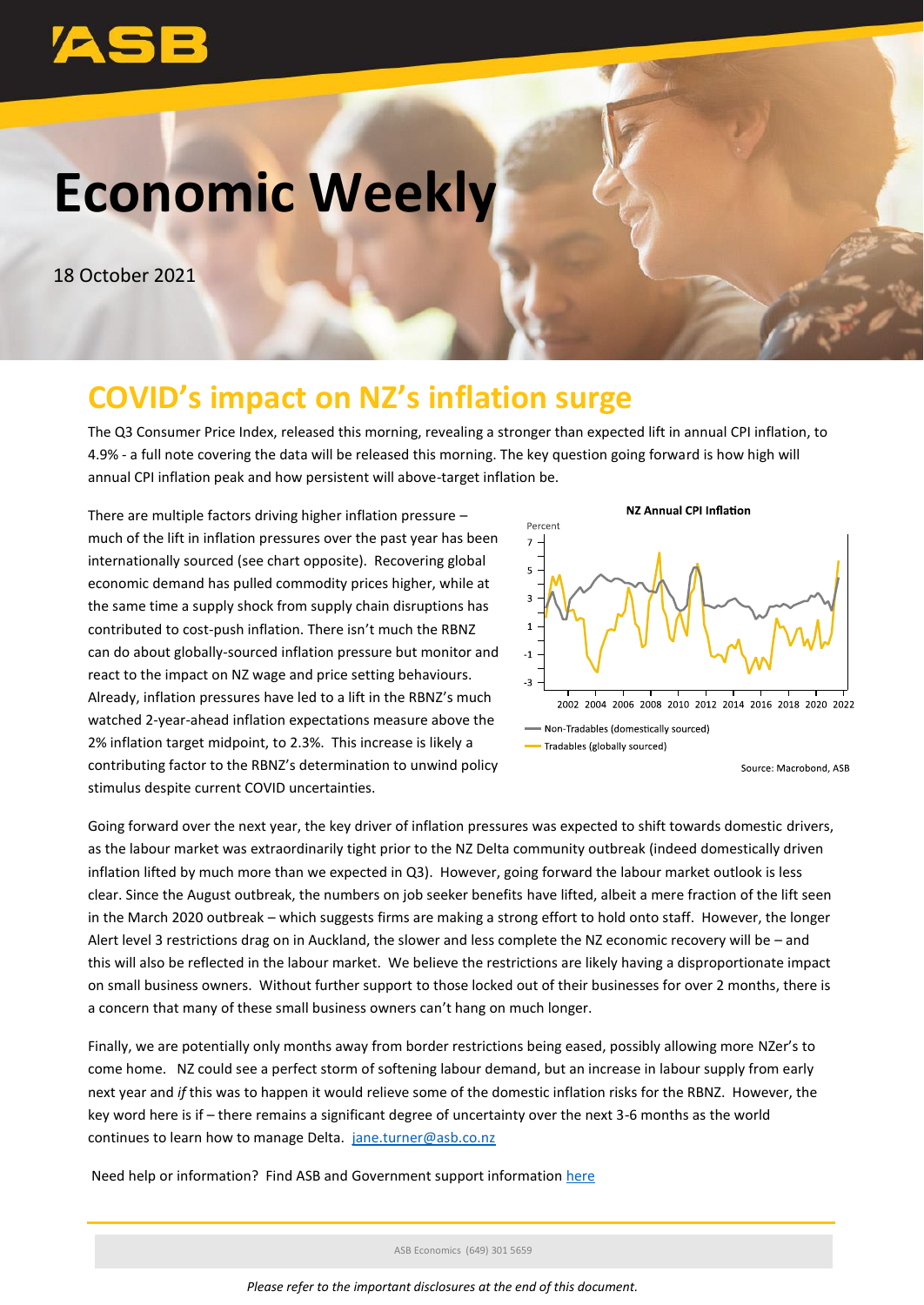## **Foreign Exchange Market**

| <b>FX Rates</b> | Current* | Week ago | Month ago | Year ago | ST Bias     | Support <sup>^</sup> | Resistance <sup>^</sup> |
|-----------------|----------|----------|-----------|----------|-------------|----------------------|-------------------------|
| NZD/USD         | 0.7092   | 0.6930   | 0.7078    | 0.6593   | FLAT/UP     | 0.6900               | 0.7175                  |
| NZD/AUD         | 0.9546   | 0.9470   | 0.9687    | 0.9315   | <b>FLAT</b> | 0.9485               | 0.9700                  |
| NZD/JPY         | 81.07    | 78.09    | 77.74     | 69.38    | UP          | 79.00                | 82.00                   |
| NZD/EUR         | 0.6113   | 0.5988   | 0.6011    | 0.5633   | FLAT/DOWN   | 0.6000               | 0.6150                  |
| NZD/GBP         | 0.5154   | 0.5081   | 0.5126    | 0.5113   | <b>FLAT</b> | 0.5000               | 0.5200                  |
| TWI             | 75.4     | 73.8     | 75.0      | 71.0     | FLAT/UP     | N/A                  | N/A                     |

*^ Weekly support and resistance levels \* Current as at 11.45am today; week ago as at Monday 5pm*

## **NZD Recap and Outlook**

The NZD was the top of the pops last week. Against a backdrop of a broadly weaker USD, the NZD/USD rose by the most of all the G10 currency pairs (1.8%). It currently trades around 0.7090, having just received an additional boost from this morning's booming CPI outturn.

Both global and domestic drivers are swinging in behind the kiwi. Globally, the prior week's stagflation fears flicked back to more of a reflation vibe with global growth indicators holding firm amid still-mounting inflation pressures. Commodity prices globally are soaring, bond yields appear to be trending higher again, and risk appetite is back on a firm footing. Evidence of the latter can be found in the fact the VIX index is back down around its recent post-COVID lows around 16%.

Domestically, the seemingly relentless rise in local wholesale interest rates continues to fatten NZ-US yield differentials, another source of fundamental support for the currency. The local 2-year swap yield hit a fresh 2½ year high of almost 1.7% last week, widening the differential to the US equivalent to 5-year highs around 115bps.

Overall, last week's NZD rebound highlights the risk we continue to flag (including in the most recent [CHT\)](https://www.asb.co.nz/content/dam/asb/documents/reports/corporate-hedging-toolbox/corporate-hedging-toolbox-q3-2021.pdf) that the NZD is likely to outperform in any episodes of USD weakness given its superior (interest rate and commodity price) fundamentals. Should the USD remain on the back-foot this week, the NZD/USD can make further progress to the topside. Still, this is all within the confines of the broader sideways range, which we expect to hold. We doubt the NZD/USD will be able to push through stiff resistance in the 0.7150-0.7170 window this week.

We're slightly more positive on NZD/JPY, which continues to follow gyrations in global risk appetite very closely. The recent flick back toward more positive global sentiment promises to keep the NZD/JPY on the ascendancy, following on from the strong performance last week. Key event risk for currencies this week comes from this afternoon's Chinese activity updates, Tuesday night's GDT auction, and another round of global inflation data.

## [mike.jones@asb.co.nz](mailto:mike.jones@asb.co.nz)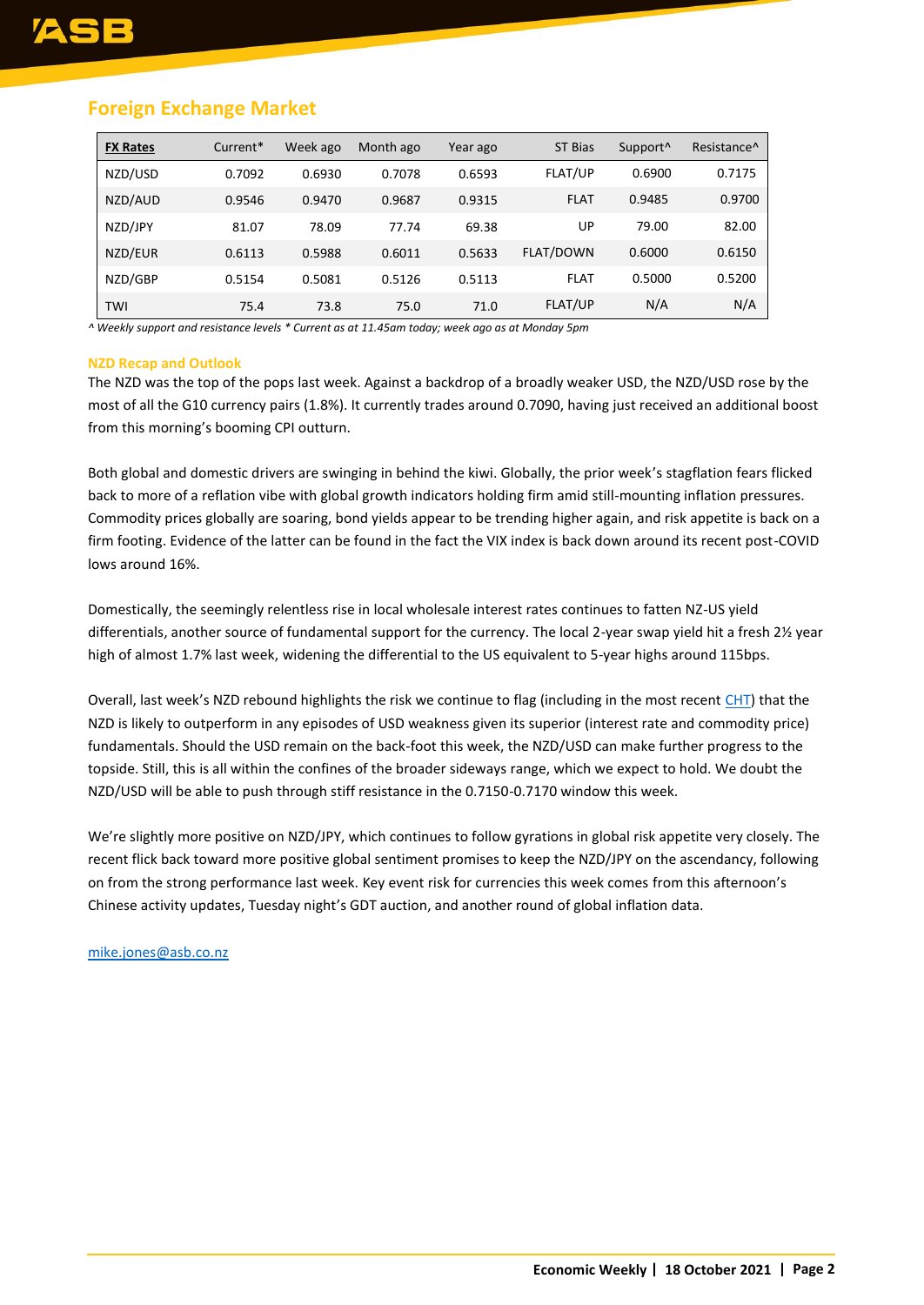## **Interest Rate Market**

| Wholesale interest rates  | Current | Week ago | Month ago | Year ago | <b>ST Bias</b> | <b>MT Bias</b> |
|---------------------------|---------|----------|-----------|----------|----------------|----------------|
| Cash rate                 | 0.50    | 0.50     | 0.25      | 0.25     | <b>UNCH</b>    | UP.            |
| 90-day bank bill          | 0.74    | 0.66     | 0.68      | 0.28     | <b>UNCH</b>    | UP.            |
| 2-year swap               | 1.80    | 1.49     | 1.50      | 0.03     | <b>UNCH</b>    | UP.            |
| 5-year swap               | 2.22    | 1.96     | 1.82      | 0.10     | <b>UNCH</b>    | UP.            |
| 10-year swap              | 2.49    | 2.35     | 2.12      | 0.46     | <b>UNCH</b>    | UP.            |
| 10-year govt bond yield   | 2.38    | 2.12     | 1.88      | 0.54     | <b>UNCH</b>    | UP             |
| Curve Slope (2s10s swaps) | 0.68    | 0.87     | 0.62      | 0.43     | <b>UNCH</b>    | <b>DOWN</b>    |

*\* Current as at 11.45am today; week ago as at Monday 5pm. Key UNCH = Broadly unchanged*

## **Market recap**

**Local yields spiked this morning after Q3 NZ CPI data significantly surprised the market consensus and the RBNZ to the upside. Swap yields have jumped 10-20bp since the CPI release to fresh post-pandemic highs, with the bellwether 2-year swap yield (1.79%) at its highest level since March 2019.** The rise in yields has been despite mushrooming community cases of the delta variant in Auckland and the indication that current restrictions are unlikely to be relaxed soon. Interest rate markets have been selective to other data, with little reaction to most local and global data and only fleeting reaction from data surprises, including stronger than expected business confidence from the ANZ October survey. After peaking early last week, local longer-term yields followed global counterpoints lower but since have firmed in step with global peers at the end of last week and jumped after today's CPI release.

**Global short terms yields and those in the belly of the curve have moved up.** US 2-year Treasury yields touched their highest level (0.40%) since March 2020, helped by firm US inflation data, improved risk sentiment, and with the FOMC Minutes signalling the pending withdrawal of policy stimulus. Australian yields have ground higher, with the 3-year bond yield hitting 0.60% last week, a close to 30bp rise over the past month. **Global longer-term yields are lower than a week ago,** with US 10-year Treasury yields (1.57%) and Australian 10-year government bond yields (1.64%) down around 4-7bps over the week despite firming towards the end the last week on improving risk sentiment.

## **Near-term interest rate outlook**

Market pricing has 35bps of hikes in November, with roughly 60bps of hikes out to February and roughly 130bps of hikes out to late 2022. **Given our wariness around the inflation outlook, the path of least resistance had earlier been for short-term yields to push higher**. This could have further to run, and we would not rule out a 50bp OCR hike at some stage, notwithstanding the 'considered steps' RBNZ view. By the same token, our circa 1.50%-1.75% neutral OCR view and the risks of scarring from the delta outbreak suggests some risk of a pullback.

**Our bias is for global yields to move higher as markets increasingly focus on improving prospects.** Elevated inflation readings are expected in the UK and Canada. Surging energy prices (near-term contract oil prices at around 7-year highs), and last week's FOMC signal of an end of year taper to its USD120bn in monthly asset purchases (cessation of net purchases by mid-2020) should be supportive. We don't expect much reaction from tomorrow's RBA Minutes.

**Nevertheless, we have maintained our long-held curve flattening bias.** There is still scope for local short-term yields move higher, even though moves in global counterparts look a tad overdone. There are other risks on the horizon – US fiscal policy gridlock, wobbly equities, and risks of financial contagion – that could drive a period of increased volatility and risk aversion.

## **Medium-term outlook**

We have pencilled in 25bp hikes in November and February, with the OCR peaking at 1.50% by late 2022. Uncertainty is high and the OCR could follow a number of different paths. Our CBA colleagues expect RBA cash rate hikes from May 2023, with a 1.25% endpoint. The US FOMC is expected to implement tapering asset purchases from December 2021 (ending by July 2022), with rate hikes from late 2022 (1.50% by late 2023). Longer-term yields are expected to peak at low levels, with the yield curve flatter given larger rises in shorter-term yields. [mark.smith4@asb.co.nz](mailto:mark.smith4@asb.co.nz)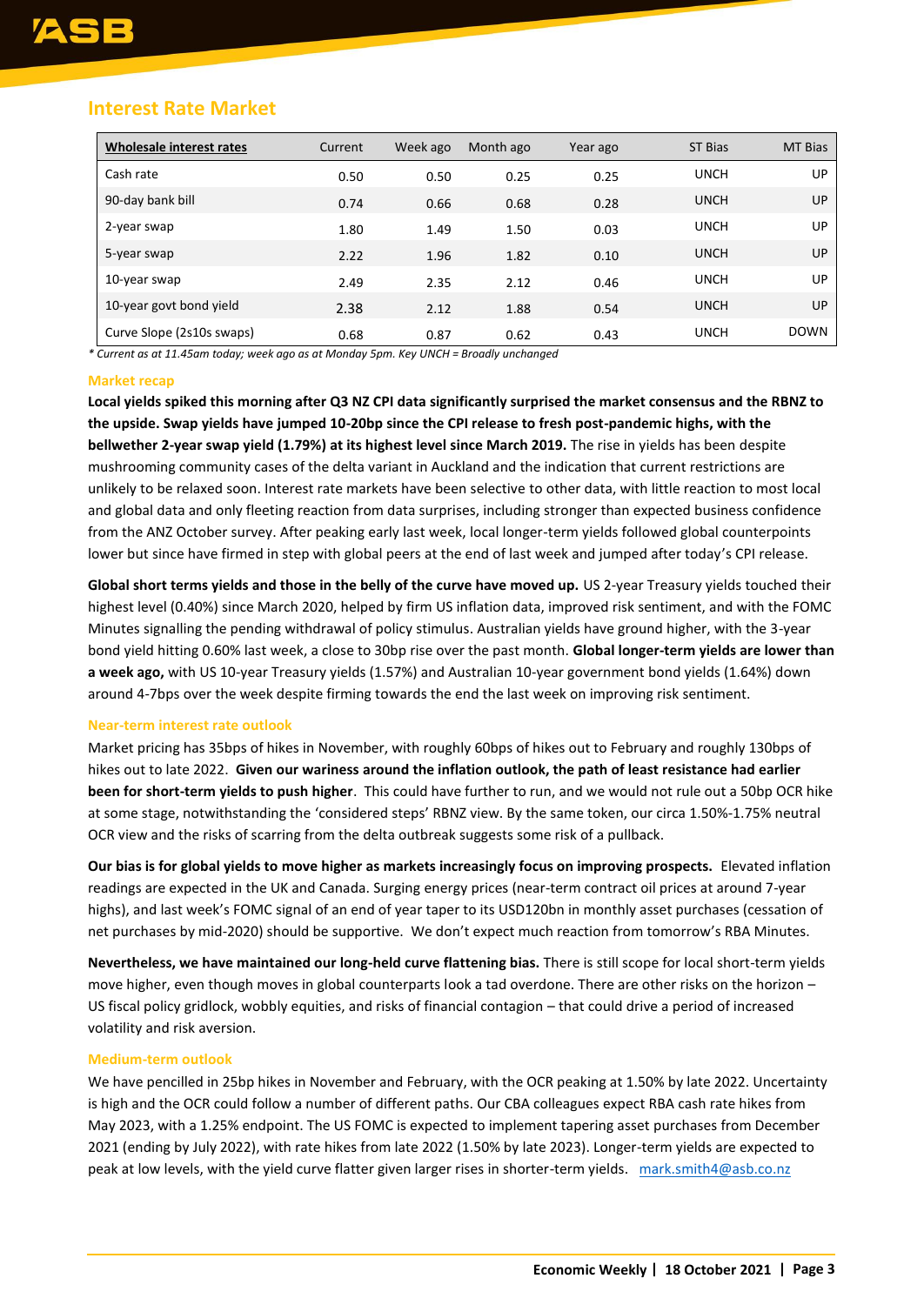## **Major International Events for the week ahead**

| Data                                            | Date  | Time      | <b>ASB</b>             |
|-------------------------------------------------|-------|-----------|------------------------|
|                                                 |       | (NZT)     |                        |
| China GDP, Q3, % YTD yoy                        | 18/10 | $3:00$ pm | 12.7                   |
| China Retail Sales, September, YTD yoy          | 18/10 | $3:00$ pm | 18.1                   |
| China Industrial Production, September, YTD yoy | 18/10 | $3:00$ pm | 13.1                   |
| US Industrial Production, September, %/mth      | 19/10 | $2:15$ am | 0.2                    |
| Bank of Canada Business Outlook Survey          | 19/10 | $3:30$ am |                        |
| RBA Minutes of October Meeting                  | 19/10 | $1:30$ pm |                        |
| UK CPI, September                               | 20/10 | 7:00 pm   |                        |
| Canada CPI, September, %/yr                     | 21/10 | $1:30$ am | 4.3 core, 2.6 headline |
| Panel Participation by RBA Governor Lowe        | 22/10 | $8:00$ am |                        |
| Japan CPI, September, %/yr                      | 22/10 | 12:30 pm  | 0.1 core, 0.2 headline |
| UK Retail Sales, September                      | 22/10 | $7:00$ pm |                        |
| Eurozone PMIs, September                        | 22/10 | $9:00$ pm |                        |
| UK PMIs, September                              | 22/10 | 9.30 pm   |                        |
| Canada Retail Sales, August, %/mth              | 23/10 | $1:30$ am | 2.1                    |

*\* Forecasts and commentary originally published by CBA Global Markets Research Friday 11th October*

A glut of **Chinese data** is released this week. We expect sequential retail sales growth to rebound in September. Annual growth might have lifted to 4.5%/yr. We predict industrial production growth to slow to 4%/yr on waning demand and restrictions on production. Year-to-date fixed asset investment growth may have eased slightly to 8.2%/yr. We expect GDP growth to slow to 0.6%/qtr in Q3 2021 because of easing growth momentum and the disruption of virus outbreaks.

We expect a muted 0.2%/mth increase in **US industrial production** in September. Overall, demand remains strong. But supply shortages, particularly in the vehicle and parts sector, are likely to have continued to constrain production. The closure of Gulf Coast crude production in the first half of September following Hurricane Ida likely also weighed on industrial production.

The **Bank of Canada Business Outlook Survey** indicator rose to a record high in Q2. Business sentiment broadened amid rising vaccination rates and easing restrictions. Nevertheless, the resurgence of Covid-19 infections likely dampened sentiment in Q3. Attention will be on indicators of capacity pressures and labour shortages which intensified in the last quarter. The tightening labour market and persistent supply-side constraints are an upside risk to Canada's consumer price inflation and could bring forward the BoC's first rate hike.

We do not anticipate any new information in the latest **RBA Minutes**, with the comprehensive Financial Stability Review (FSR) released after the meeting. The FSR went into detail about the RBA's view on the housing market and the introduction of new macro prudential measures through the lift in the serviceability buffer. The rest of this year should remain low key for RBA policy watchers, with policy changes not expected till early 2022 when the next taper of bond purchases is due to be reviewed.

**UK headline and core CPI inflation** quickened more than expected in August to be above 3% on an annual basis. The Bank of England projects inflation to rise over the rest of the year, reaching 4% in Q4, before returning to 2% in late 2023, as energy and core goods inflation strengthens further and then falls back.

**Canadian headline CPI inflation** surged to the highest level since March 2003 in August. We expect CPI to press higher to 4.3%/yr in September. Gasoline and housing costs will have further added to price pressures. We expect the average of the three measures of core inflation preferred by the BoC to remain well above target at 2.6%/yr in September.

**RBA Governor Lowe** is due to speak on a panel Universidad de Chile's Conference on Central Bank Independence.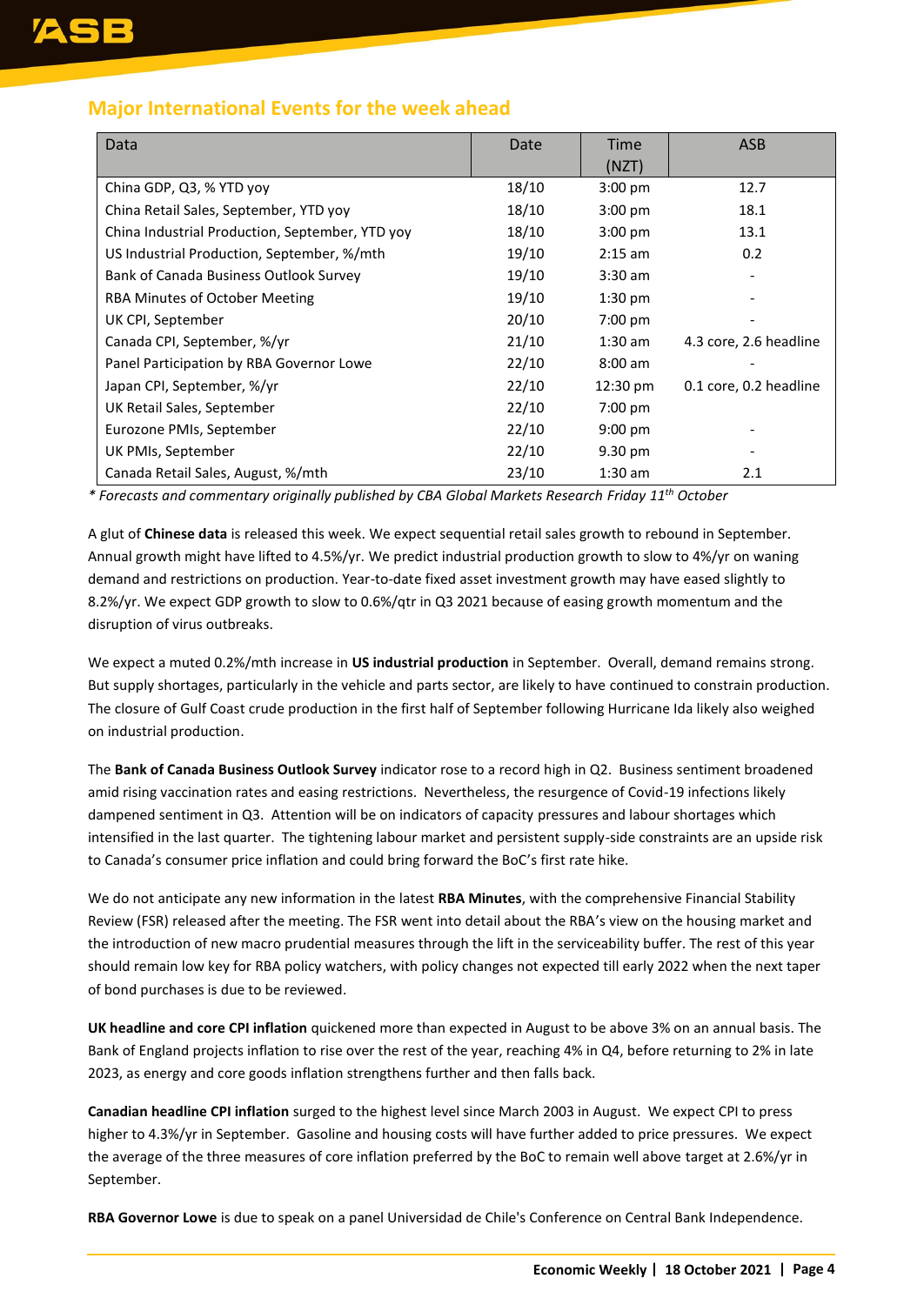There is unlikely to be anything policy relevant.

We forecast **Japanese CPI inflation** to rebound to 0.2%/yr because of higher energy prices and recovering demand. Core inflation, excluding food and energy, may have lifted to 0.1%/yr.

**UK retail sales** volumes were up 0.3% in the three months to August compared with the previous three months. Highfrequency indicators of mobility and card spending point to a levelling off in retail sales activity.

**Eurozone PMIs** will show if the risk of stagflation is easing or increasing. In September, the composite PMI fell to a five-month low of 56.1 and firm's input price gauge hit a 21-year high, indicative of slower economic growth momentum and steeply rising prices.

**UK PMIs** will show if the risk of stagflation is easing or increasing. In September, the composite PMI fell to a seven-month low of 54.1 and firm's input price gauge surged to a record high, indicative of slower economic growth momentum and steeply rising prices.

We forecast **Japanese CPI inflation** to rebound to 0.2%/yr because of higher energy prices and recovering demand. Core inflation, excluding food and energy, may have lifted to 0.1%/yr.

Statistics Canada's advance estimate suggests **Canadian retail sales** increased by 2.1%/yr in August. However, the risks are skewed to a weaker print. Covid-19 infections picked up rapidly in August. Virus concerns could have weighed on consumer spending.